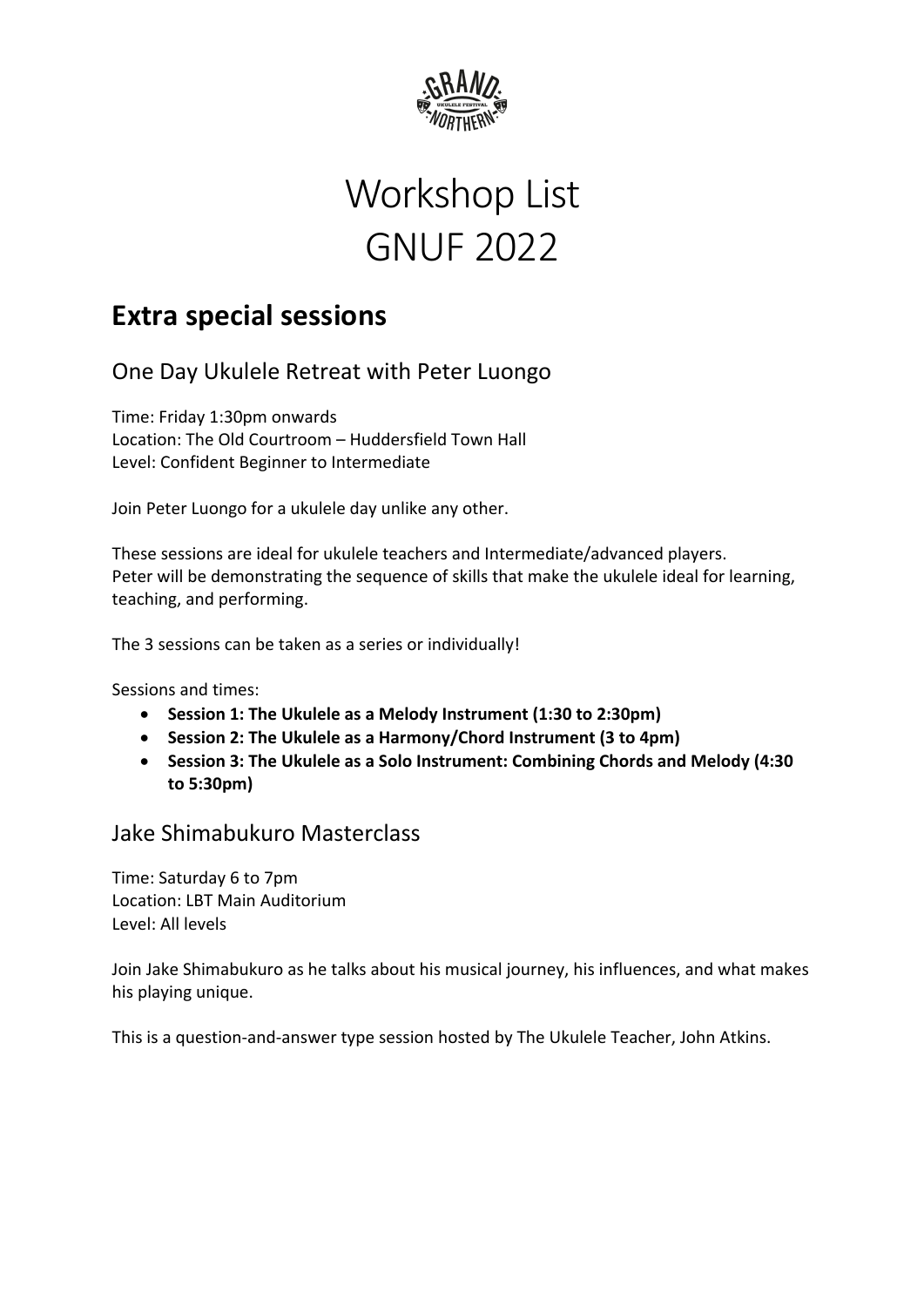

## **Friday** Early afternoon workshops – Friday – 1:30 to 2:30pm

#### **The Care and Feeding of your Ukulele with Mim**

- Time: Friday 1:30 to 2:30pm
- Location: Meeting Room 1 Huddersfield Town Hall
- Level: All levels
- Description: Hey! What exactly is a set-up, anyway? Why does my ukulele buzz? How do I fix it? What does my ukulele want from me? Mim will be breaking down the mysterious "set-up" everyone talks about! She will lead you in an informative workshop that will cover everything from changing your strings and daily ukulele maintenance to diagnosing ukulele problems and even fixing them yourself! You are invited to not only come with questions but to ask them as we go along! No question too small, because most-likely, someone else in the class was wondering the same thing! With Mim's years of experience setting up ukuleles, you are bound to learn a few new tricks!

#### **Jamming Essentials with Phil Doleman**

- Time: Friday 1:30 to 2:30pm
- Location: Meeting Room 3 Huddersfield Town Hall
- Level: Confident Beginner to Intermediate
- Description: Discover the secrets of jamming and ditch the song sheets! Learn common progressions, what to do if everyone is playing in a different key, and loads of tips, tricks, and shortcuts that'll have you playing loads of great songs without having to go searching for the chords on the internet!

## Mid-afternoon workshops – Friday – 3 to 4pm

#### **Under the Covers with Dead Mans Uke**

- Time: Friday 3 to 4pm
- Location: Meeting Room 3 Huddersfield Town Hall
- Level: Confident Beginner to Intermediate
- Description: Working with Dead Mans Uke, learn to craft a cover version that's uniquely yours!

#### **Playing your ukulele to improve your happiness & mental health with The Ukulele Teacher**

- Time: Friday 3 to 4pm
- Location: Meeting Room 1 Huddersfield Town Hall
- Level: Open to all!
- Description: Ten years ago, John Atkins was in a funk. He hadn't had a girlfriend for years, was stuck in a dead-end job, and had no social life. Nothing ever seemed to go his way.

But after starting a YouTube channel teaching the ukulele - initially just for a joke -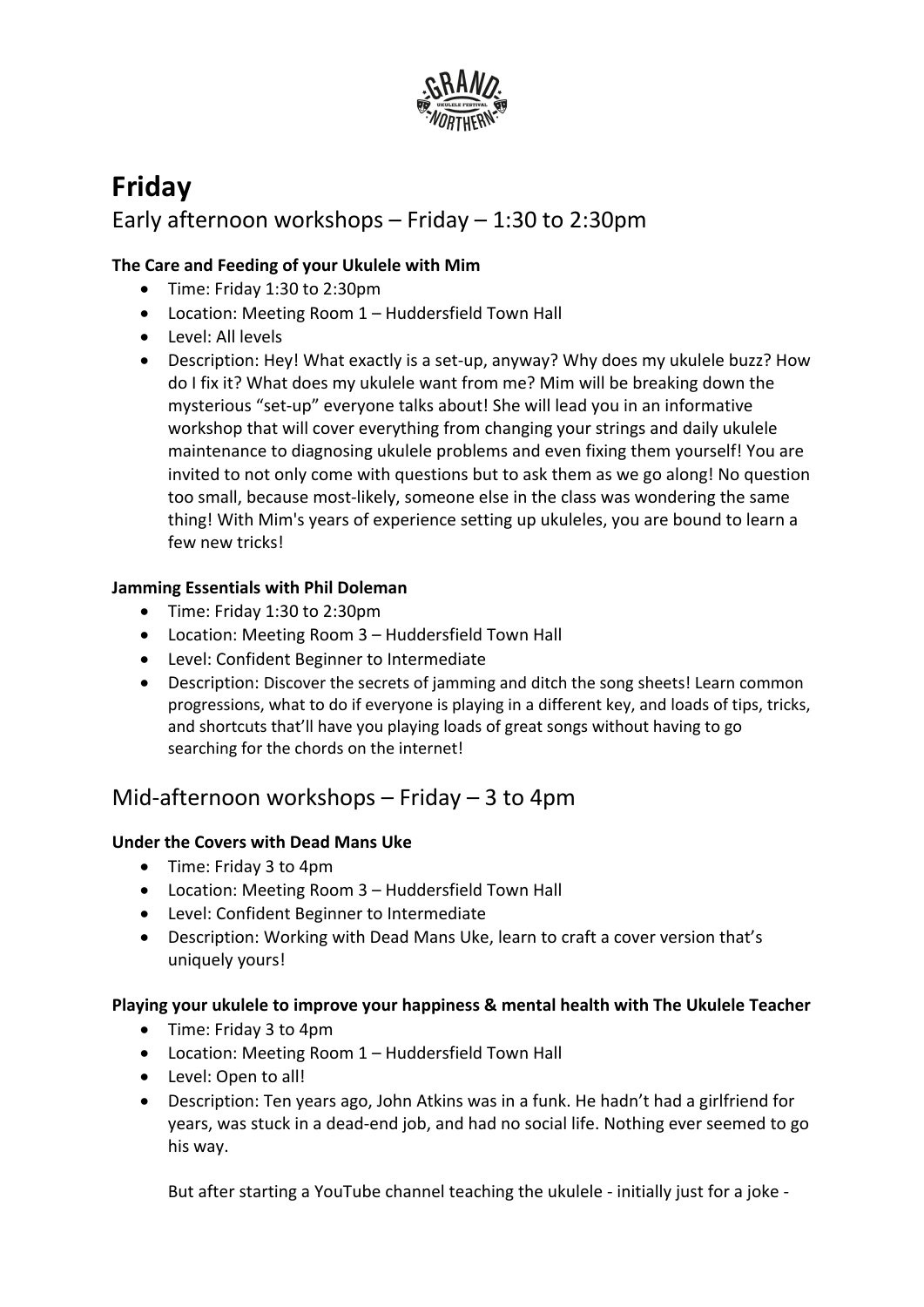

lots of good things started happening! He got invited to the Brit Awards. He recorded with Mark Ronson at the legendary Abbey Road Studios. He taught America's Got Talent winner Grace VanderWaal how to play. He got shoutouts and recommendations from bona fide celebs. One million YouTube subscribers. He even sang a song about tuna sandwiches on the Dick n Dom podcast!

But perhaps most importantly, he started to believe in himself again.

Join John on his journey from a flat-share in Fulham to a townhouse in Hollywood, sharing hilarious and heartwarming true stories that prove that anything is possible once you believe in yourself, and that the key to happiness really can be as simple as picking up a ukulele and starting to strum.

## Late afternoon workshops – Friday – 4:30 to 5:30pm

#### **Build your own Diddley Bow with Rob Collins**

- Time: Friday 4:30 to 5:30pm
- Location: Meeting Room 1 Huddersfield Town Hall
- Level: Open to all levels no playing experience necessary!
- Description: The diddley bow is a one-stringed instrument played by the likes of Seasick Steve and BB King. In this workshop, renowned luthier, Rob Collins will teach you a bit about the history of the instrument while also giving you all of the materials & guidance to build your very own diddley bow.

#### **Focus on Formby with Andy Eastwood**

- Time: Friday 4:30 to 5:30pm
- Location: Meeting Room 3 Huddersfield Town Hall
- Level: Intermediate
- Description: In this 1 hour workshop, Andy Eastwood lifts the lid on the famous syncopated style of George Formby, unravelling the complexities of the 'split stroke', the 'triple' and the 'fan'.

Whether or not you wish to play the songs of the Lancashire legend, this is an informative masterclass to enhance your rhythmic technique! Ukes and banjoleles welcome!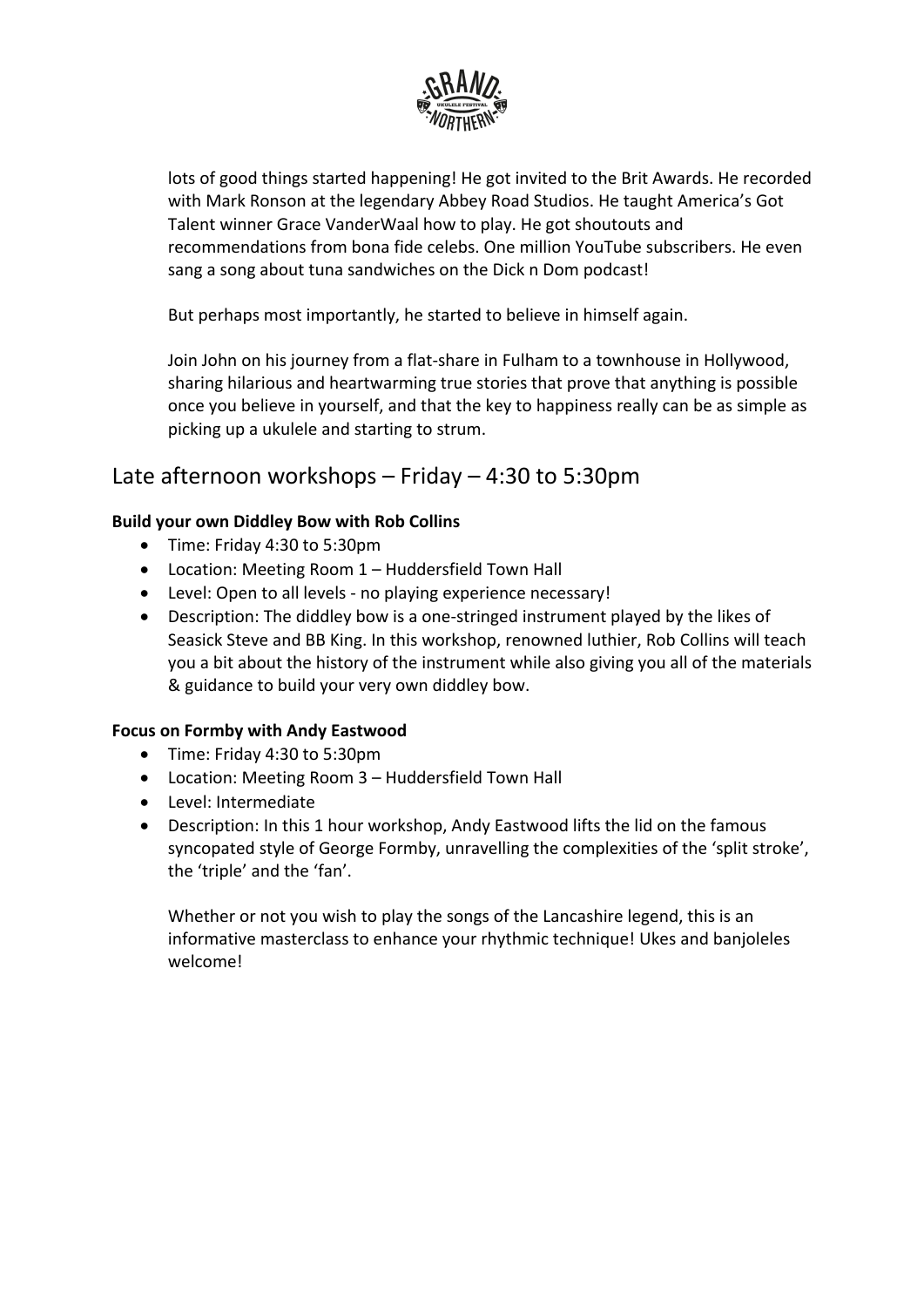

## **Saturday**

## Morning workshops – Saturday – 10 to 11am

#### **Syncopation Station – polish up your strum patterns with Marc Gallagher**

- Time: 10 to 11am Saturday
- Location: LBT Meeting Room
- Level: Confident Beginner to Intermediate
- Description: We will explore the intricacies of off-beat strumming, looking at the theory behind your inner groove. Together we will learn strum patterns for Reggae, Samba and Rock, and you shall be able to work out and create whatever strumming patterns you wish!

#### **Jazzing it up with Phil Doleman**

- Time: 10 to 11am Saturday
- Location: LBT Attic
- Level: Intermediate/Advanced
- Description: Simple ways to take familiar chords and add more tonal 'colour'. We'll take a simple 'uke songbook' version of 'I Got Rhythm' and develop it into something that really sounds like jazz!

#### **Unlocking the mysteries of the fretboard with Peter Luongo**

- Time: 10 to 11am Saturday
- Location: LBT Cellar
- Level: All levels
- Description: In this standalone workshop with one of the world's most experienced and respected ukulele teachers, you'll explore the whole fretboard (even the 'dusty bits'). Participants will learn how to play chords and melodies all along the fretboard. In this participatory workshop, Peter Luongo will share the secrets behind his decades of work leading the Langley Ukulele Ensemble (made famous in *The Mighty Uke* documentary)*.* It is the same approach he used when he taught James Hill (yes, *that James Hill).*

### Late morning workshops – Saturday – 11:30am to 12:30pm

#### **Showtune Shenanigans with Andy Webster**

- Time: 11:30am to 12:30pm Saturday
- Location: LBT Meeting Room
- Level: All levels
- Description: Join League of Ukulele Gentleman's Andy Webster in this fun and engaging workshop. You'll take one showtune and make it epic with a bucket load of tips and tricks gleaned from Andy's years of experience at festivals all over the world.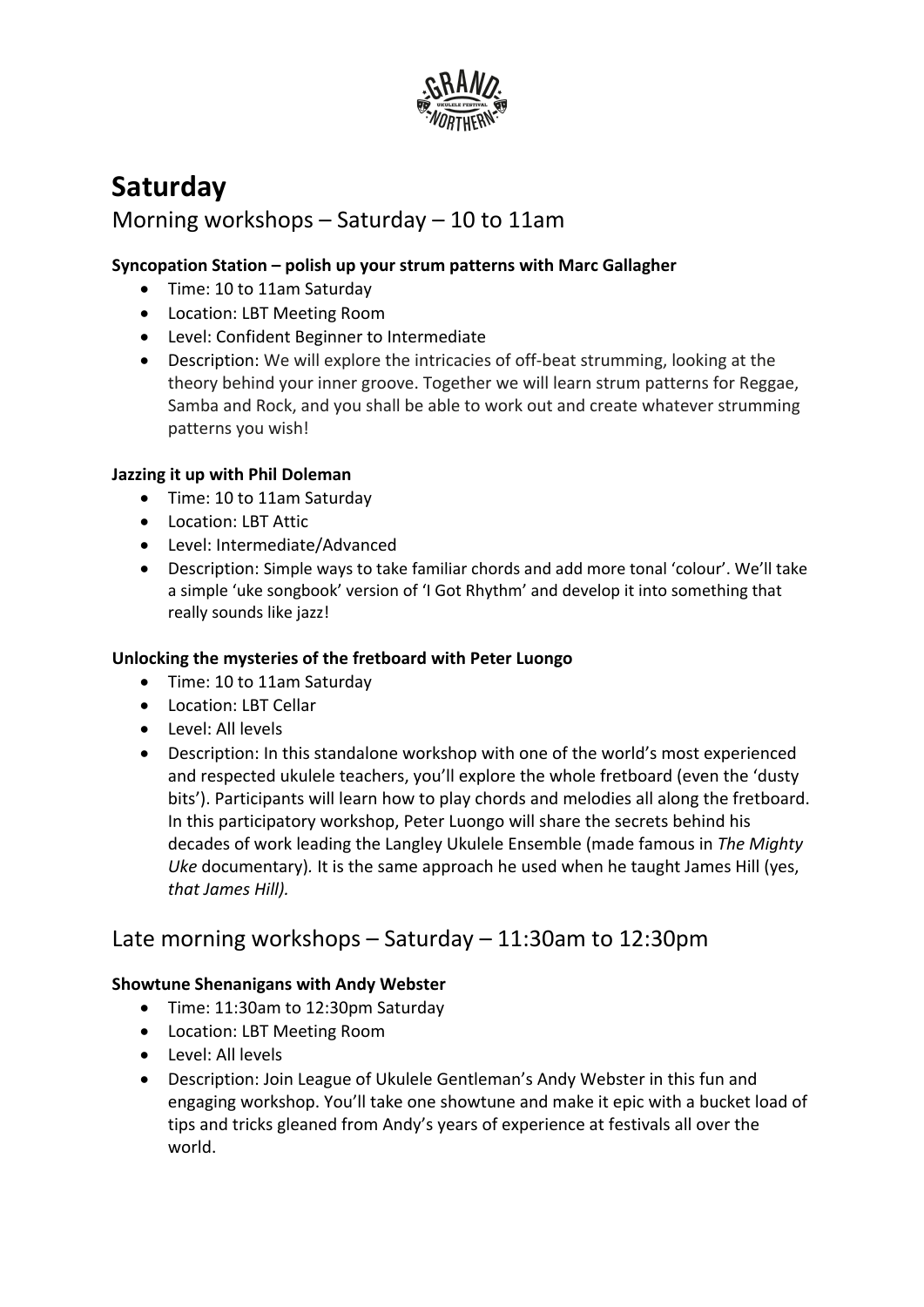

#### **Technique Troubleshooter with Andy Eastwood**

- Time: 11:30am to 12:30pm Saturday
- Location: LBT Attic
- Level: Confident Beginner to Intermediate
- Description: This workshop is more a masterclass with the maestro Andy Eastwood himself. In it, you will get the chance to learn tips and tricks from his vast musical experience while also exploring specific techniques relevant to your own playing style(s). Much like Jake Shimabukuro's masterclass, this session is partly based on a Q&A format with space for your own participation.

#### **Song Building with The Hedge Inspectors**

- Time: 11:30am to 12:30pm Saturday
- Location: LBT Cellar
- Level: All levels
- Description: This workshop does what it says on the tin. Working with the renowned Mike Krabbers of The Hedge Inspectors, you'll learn tips for helping you to write your own songs from scratch, find inspiration and more. We ran this workshop a few years ago and people haven't stop asking us to bring it back since!

#### **The Fine Art of Dum Ching with Dead Mans Uke**

- Time: 11:30am to 12:30pm Saturday
- Location: The Parish
- Level: All levels
- Description: Working with the finest purveyors of dum ching themselves, participants in this workshop will get a chance to lift the lid on the great Dead Mans Uke performance style and learn what makes things work so well. You'll learn things you can apply to your own playing and you're sure to come away with a party trick or a good story or two.

### Afternoon workshops – Saturday – 1 to 2pm

#### **Taimane Masterclass**

- Time: 1 to 2pm Saturday
- Location: LBT Cellar
- Level: All levels
- Join Taimane Gardner as she talks about her musical journey, her influences, and what makes her playing unique. This is a question-and-answer type session hosted by The Ukulele Teacher, John Atkins.

#### **Finding Your Voice with the Musical Director of the Dublin Ukulele Collective**

- Time: 1 to 2pm Saturday
- Location: LBT Attic
- Level: All levels
- Description: Finding your Voice: A Crash Course on improving your Singing Voice within a Ukulele Group/Choir. In this workshop, you'll explore vocal phrasing with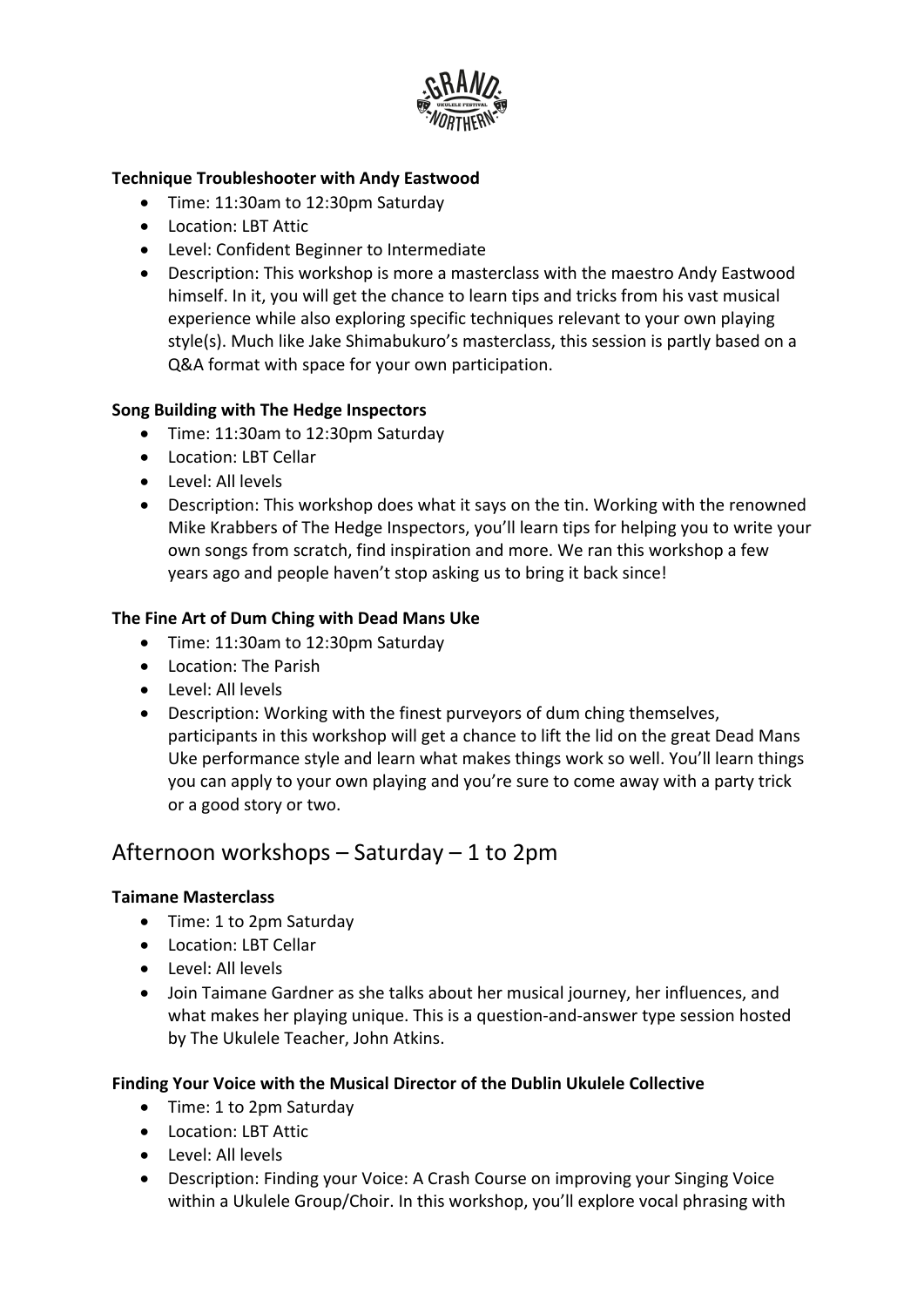

the ukulele. In it, you'll explore how to harmonise melody and perform in a choral setting with a Ukulele. We will find your range and help you discover harmonies with a song.

#### **Formby Follow-Up with Andy Eastwood**

- Time: 1 to 2pm Saturday
- Location: LBT Meeting Room
- Level: Confident Beginner to Intermediate
- Description: For those who've taken Andy Eastwood's legendary Focus on Formby workshop in the past & want more, this is the workshop for you. For years, we've had people asking for a follow-up session to Andy's wildly popular Focus on Formby workshops. If you've ever taken it at any festival or event (or if you fancy yourself a bit of a Formby afficianado) this workshop is one you're sure to enjoy.

### Evening workshops – Saturday – 6 to 7pm

#### **Jake Shimabukuro Masterclass**

- Time: 6 to 7pm Saturday
- Location: LBT Main Auditorium
- Level: All levels
- Description: Join Jake Shimabukuro as he talks about his musical journey, his influences, and what makes his playing unique. This is a question-and-answer type session hosted by The Ukulele Teacher, John Atkins.

#### **Comedy Songwriting with Plastic Jeezus**

- Time: 5:30-6:30pm Saturday (NOTE slightly earlier start)
- Location: LBT Meeting Room
- Level: All levels
- Description: Plastic Jeezus win awards for the comedic songwriting and it is no surprise. Audiences have long been requesting a workshop with them and we are pleased to present a GNUF first. Don't miss this epic opportunity.

#### **From Seat to Stage: Map out your musical journey with Mim**

- Time: 6 to 7pm Saturday
- Location: LBT Attic
- Level: Confident Beginner to Intermediate
	- Description: When you see people on stage do you think, "I could never do that!" Well, sorry to break this to you, but EVERYONE can! From finding your unique voice, conquering your fears, stage craft, skipping the school of hard knocks, and taking the stage like a seasoned performer. This will be a workshop about finding where you are now, setting goals, finding your musical self, taking the first step and you... yes YOU... will be on your way to taking the stage!

#### **Vocal Harmony & Ukulele Workshop with Tricity Vogue & Becca Toft of Tricity Vogue's All Girl Swing Band**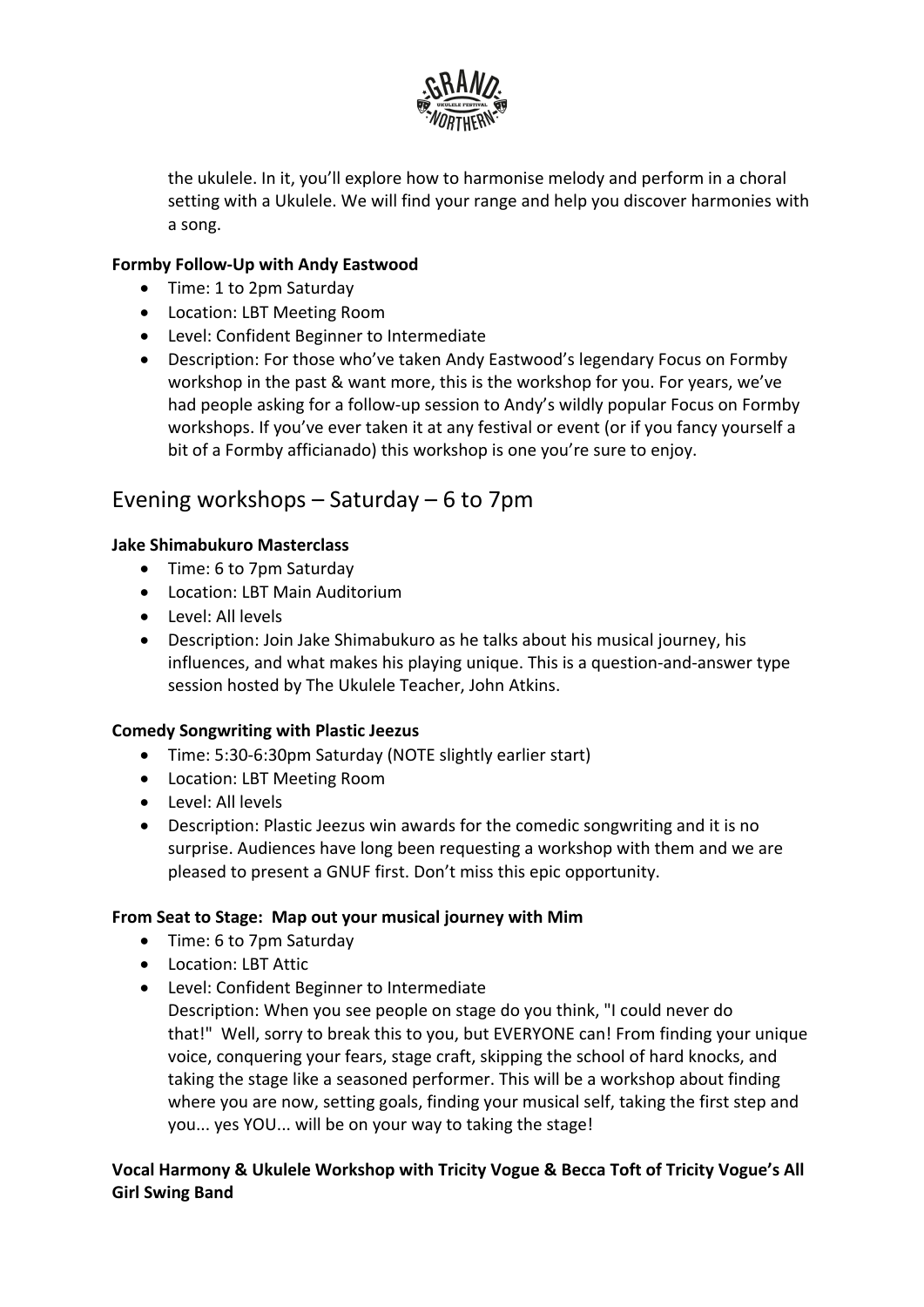

- Time: 6 to 7pm Saturday
- Location: LBT Cellar
- Level: All Levels
- Description: Learn the vocal harmonies and the chords for some of Tricity Vogue's All Girl Swing Band numbers, including Sweet Dreams, Tricity's original Bowler Hat, and Video Killed the Radio Star. Tricity and the band's trumpeter Becca Toft will guide you through their band's vocal arrangements, so you can sing and play along with them in harmony. You don't need any previous experience of harmony singing come and give it a try!

## **Sunday**

## Morning workshops – Sunday – 10 to 11am

#### **Discovering Fingerstyle Ukulele with Colin Tribe**

- Time: 10 to 11am Sunday
- Location: LBT Meeting Room
- Level: Advanced Beginner to Intermediate
- Description: In this workshop, Colin will lead you in exploring the exciting sounds of fingerstyle ukulele. Examples will be taken from his ukulele books including a new songbook published by Schott Music.

#### **The Care & Feeding of Your Ukulele with Mim**

- Time: 10 to 11am Sunday
- Location: LBT Attic
- Level: All levels
- Description: Hey! What exactly is a set-up, anyway? Why does my ukulele buzz? How do I fix it? What does my ukulele want from me? Mim will be breaking down the mysterious "set-up" everyone talks about! She will lead you in an informative workshop that will cover everything from changing your strings and daily ukulele maintenance to diagnosing ukulele problems and even fixing them yourself! You are invited to not only come with questions but to ask them as we go along! No question too small, because most-likely, someone else in the class was wondering the same thing! With Mim's years of experience setting up ukuleles, you are bound to learn a few new tricks!

#### **Learn to Play Ukulele Solos with Peter Luongo**

- Time: 10 to 11am Sunday
- Location: LBT Cellar
- Level: Confident Beginner to Intermediate
- Description: In this workshop one of the world's leading teachers of ukulele, you'll learn how to begin combining melody and chords to create 'solo' arrangements.

Late morning workshops – Sunday – 11:30am to 12:30pm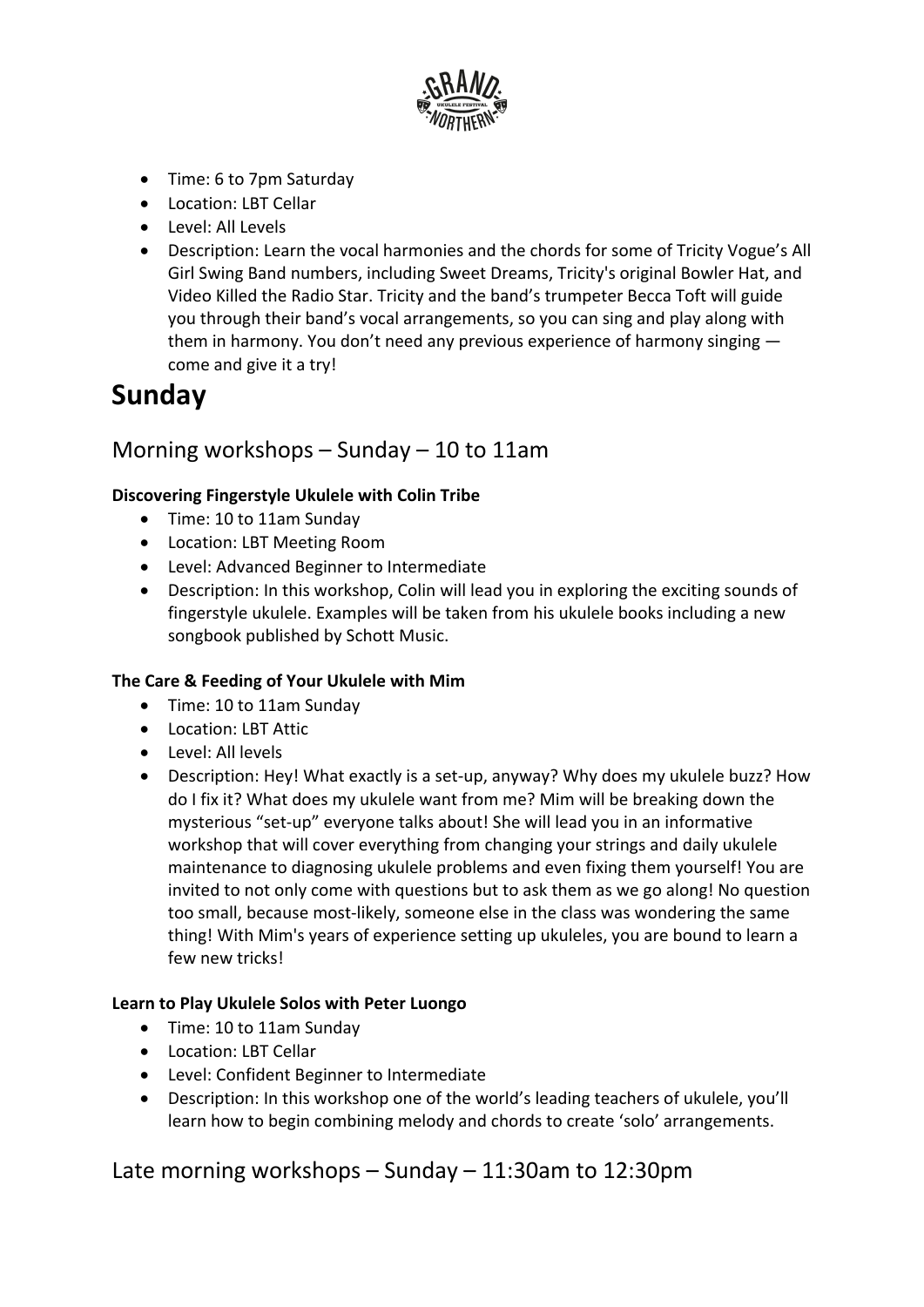

#### **Jug Band Jam with Phil Doleman**

- Time: 11:30am to 12:30pm Sunday
- Location: LBT Meeting Room
- Level: Intermediate
- Description: A great fun workshop! We'll learn some standard jug band chord patterns and riffs that will have us playing great old songs by Gus Cannon's Jug Stompers, The Memphis Jug Band, The Hokum Boys, and lots of other songs that work in the same way, and then you'll be able to write your own jug band song! Whilst these songs are not technically difficult, this workshop is all about injecting energy and fun into our playing and performances (whilst I sneakily teach you about the music theory behind them).
- Note about the level: *These songs are not difficult, and whilst we will try them in different keys, the chords used should be familiar to anyone who has ever strummed along with a ukulele club, so confident beginners will also enjoy this workshop.*

#### **Play a Traditional Fiddle Tune on the Ukulele with Percy Copley**

- Time: 11:30am to 12:30pm Sunday
- Location: LBT Attic
- Level: Confident Beginner to Intermediate
- Description: Play a traditional fiddle tune on the ukulele! Fingerpicking in a melodic style, using left hand block positions, melodic scale fragments, and right hand rolls to play a complete tune in a swinging fiddle style. Turkey in the Straw and/or Miss Mcleods Reel, for example.

#### **Route 145 (understanding 12 bars) with The Hedge Inspectors**

- Time: 11:30am to 12:30pm Sunday
- Location: LBT Cellar
- Level: All Levels
- Description: Known for his love of blues and his fun and accessible Unplug the Wood jams, Mike Krabbers of The Hedge Inspectors leads this engaging workshop. Participants will get to know what makes the blues work and why and how they might apply it to some music of their own choosing.

#### **Let's Get Loopy with The Ukulele Teacher (Looping on your phone/device to create your own fun backing)**

- Time: 11:30am to 12:30pm Sunday
- Location: LBT Gallery/Kala Showroom
- Level: For confident beginners
- Description: Have you ever wanted to explore the idea of looping? Fancy yourself as the next Ed Sheeran or Reggie Watts? Well before you shell out on thousands of pounds worth of fancy pedals and effects, why not try using your iPhone, a ukulele, and a free app?

In this workshop, I'll show you how to create a full-band backing track for yourself using no more than a phone and a ukulele, so you can record full scale productions from the comfort of your own home.